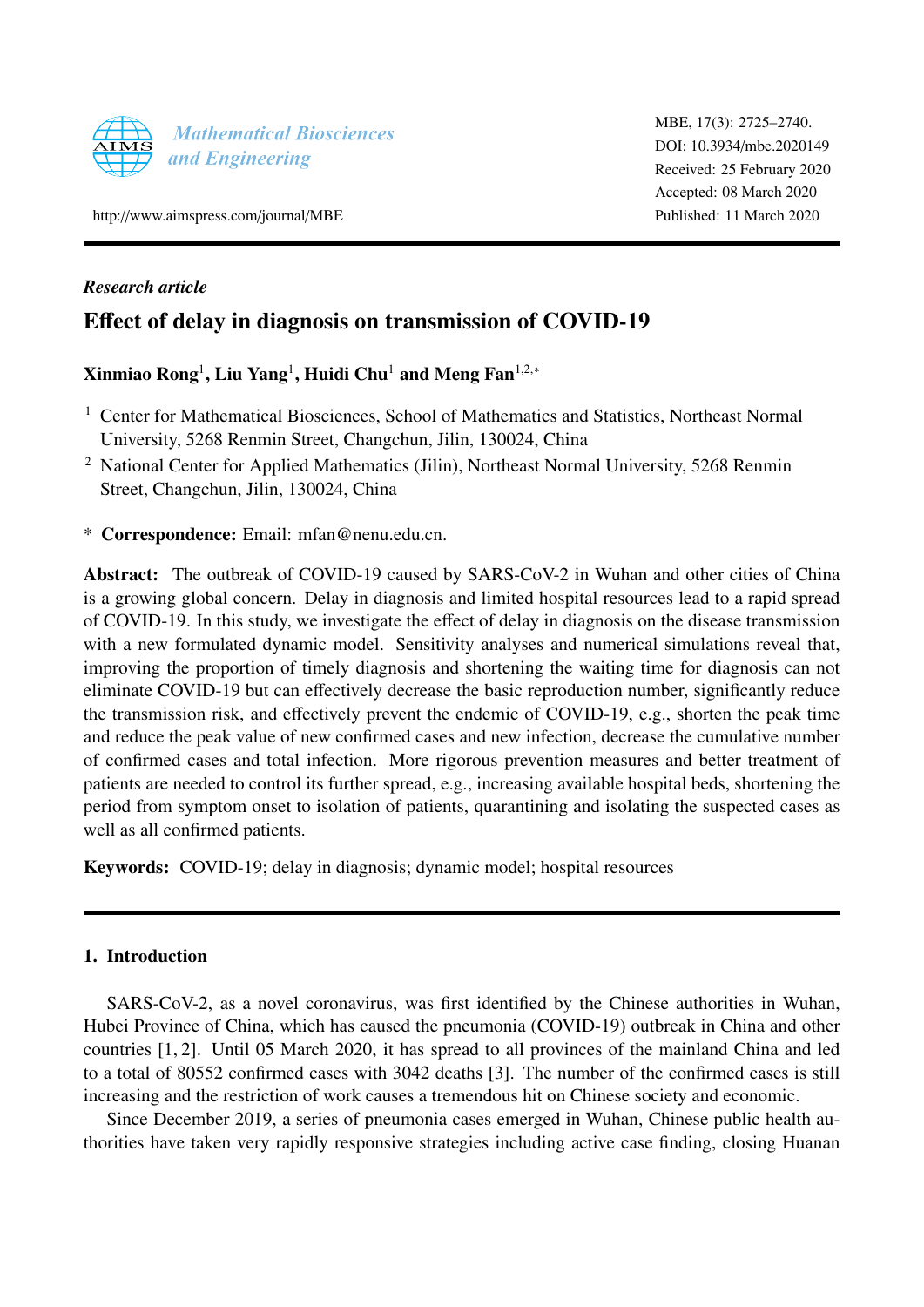Seafood Wholesale Market, improving public awareness of self-protection measures and so on [\[4\]](#page-13-3). Despite all of those, the number of infection cases has been continuously increasing. Due to the quick increase in confirmed cases of COVID-19, the Chinese government revised the law to add COVID-19 as class B agent on 20 January 2020, and then Public health officials classified the novel virus as class A agent [\[5\]](#page-13-4). In order to prevent further spread of COVID-19 nationally and globally, the government of Wuhan carried out a lockdown at 10:00 on 23 January 2020 [\[6\]](#page-13-5). Some interventions, including intensive contact tracing followed by quarantine of individuals, isolation of infected individuals and travel restrictions have been implemented, while the number of new confirmed cases increased in Wuhan and other cities continuously (see Figure [1\)](#page-1-0).

<span id="page-1-0"></span>

Figure 1. New confirmed cases of Wuhan, Hubei province except Wuhan, mainland China except Hubei province and mainland China from 20 January to 05 March 2020. (Since 12 February, the number of confirmed cases has been incorporated into the number of 'clinically diagnosed cases'.)

COVID-19 is difficult to diagnose, and a delay between the onset of symptoms and accurate diagnosis is frequently observed. It is worth noting that, except reported confirmed cases of pneumonia, there are still many undiagnosed and delayed-diagnosis infections due to lacks of diagnostic reagents for the virus and the long waiting time for diagnosis [\[7,](#page-13-6)[8\]](#page-13-7). Considering the person-to-person transmission [\[9,](#page-13-8) [10\]](#page-13-9), the undiagnosed infections have the ability and possibility to transmit the virus to other public susceptible people or family members during their searching for or waiting for a diagnosable hospital, and hence increase the risk of spatial transmission and potential infection of COVID-19. The most important aspects are the ability to diagnose and identify the infected in time, and the treatment of the confirmed patients.

The impact of delay in diagnosis on the infectious diseases such as foot-and-mouth disease, mycobacterium tuberculosis and African viral hemorrhagic fever has been extensively studied [\[11](#page-13-10)[–13\]](#page-13-11). Those studies indicate that delay in diagnosis could increase both infections and economical loss. In particular, for Ebola, the rapid diagnostic tests and early detection of Ebola could allow early triaging of patients, thereby reduce the potential for nosocomial transmission and epidemic size [\[14](#page-13-12)[–16\]](#page-14-0). In addition, the delay in diagnosis is closely associated with the substantially case fatality. Therefore,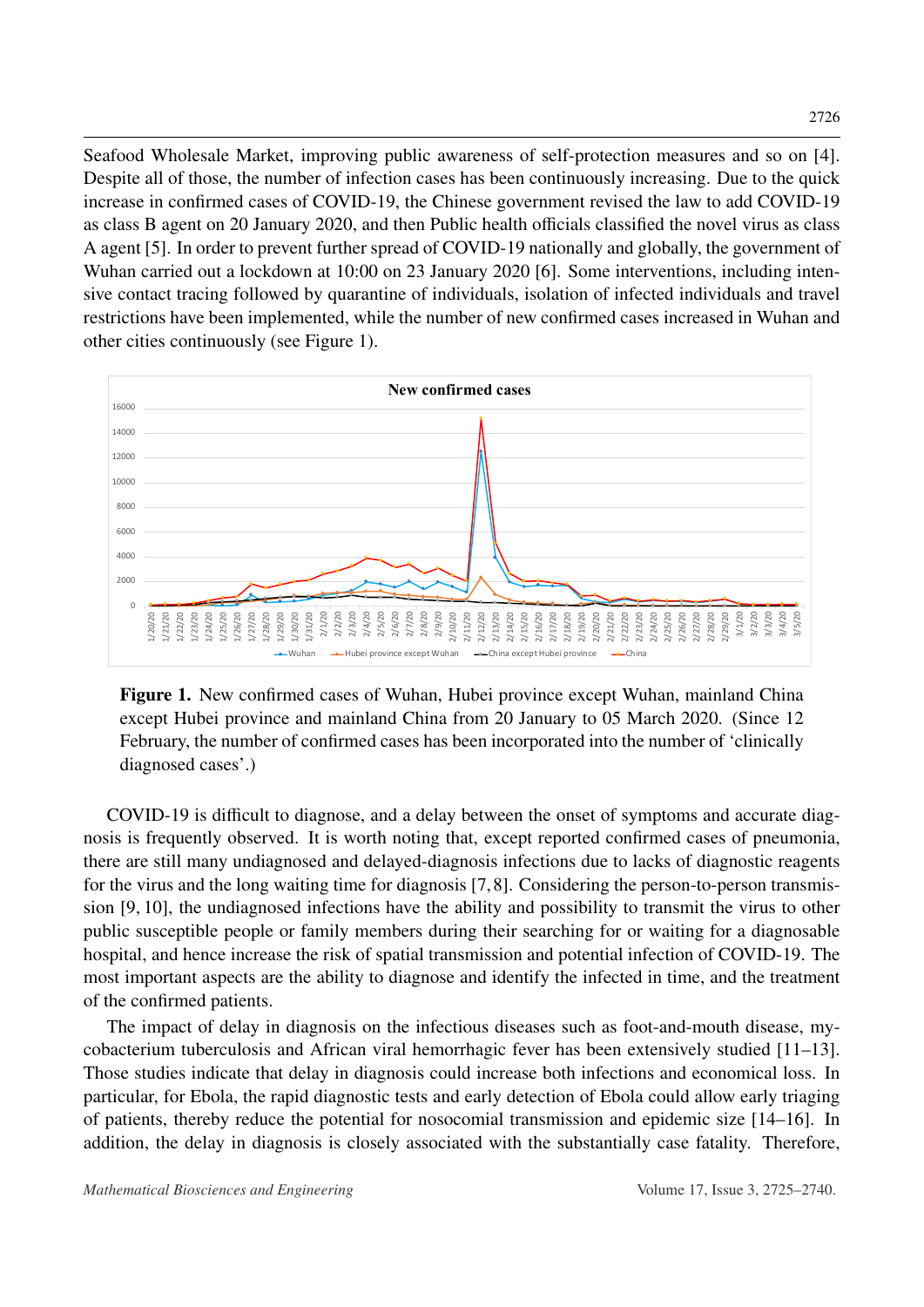assessing the effect of delay in diagnosis is of crucial importance for the transmission and control of COVID-19.

Mathematical modeling studies on COVID-19 focused on the prediction of confirmed cases of the novel coronavirus pneumonia in Wuhan and other cities [\[17,](#page-14-1) [19](#page-14-2)[–21\]](#page-14-3), the estimation of basic reproduction number  $(R_0)$  based on the data of reported confirmed cases [\[17,](#page-14-1) [18,](#page-14-4) [22,](#page-14-5) [23\]](#page-14-6), the estimation of the unreported number of COVID-19 cases in China in the first stage of the outbreak [\[24\]](#page-14-7), and also the potential risks of disease spreading [\[25,](#page-14-8) [26\]](#page-14-9). Some authors [\[27,](#page-14-10) [28\]](#page-14-11) evaluated effects of the Wuhan travel restrictions or lock-down of the city in response to the novel coronavirus outbreak. However, the effect of delay in diagnosis on the dynamic evolution of COVID-19 has not been studied yet.

The principal purpose of this study is to present a dynamical model for transmission dynamics of COVID-19 and to evaluate the effect of delay in diagnosis on epidemic trend and characteristics of COVID-19. The main findings shed new insight on the disease interventions and control.

#### 2. Materials and method

#### *2.1. Data*

The data of confirmed COVID-19 cases in mainland China was collected from the National Health Commission of the People's Republic of China [\[5\]](#page-13-4). Data information includes the cumulative number of confirmed cases and the new number of confirmed cases, shown in Tables [1](#page-3-0) and [2.](#page-3-1) The number of cumulative confirmed cases remained at 41 from 1 to 15 January 2020 according to the official report, i.e., no new case was reported during these 15 days, which appears inconsistent with the following rapid growth of the epidemic since 16 January 2020. The data set from 15 January to 02 February 2020 is used for model calibration, while the data set from 03 February to 05 March 2020 is applied for model validation.

#### *2.2. The model*

According to the clinical progression of COVID-19 and epidemiological status of individuals, we establish a compartmental model of SEIR type, where delay in diagnosis is considered. Assume that the infected individuals are in two different situations, some are in resource-rich setting and can be diagnosed in time while others are in resource-poor setting and can not be timely diagnosed with a longer diagnostic waiting time. Everyone in the population is susceptible. All the infected individuals will be admitted into hospitals as soon as they are diagnosed.

The population is divided into susceptible  $(S)$ , self-quarantine susceptible  $(S_q)$ , exposed  $(E)$ , infectious with timely diagnosis  $(I_1)$ , infectious with delayed diagnosis  $(I_2)$ , hospitalized  $(H)$  and recovered (*R*). *V* denotes the virus in the environment. A schematic description of the model is depicted in Figure [2.](#page-4-0)

The susceptible individuals can move to the compartment  $S_q$  at rate  $q$  by staying at home for quarantine. The self-quarantined individuals are released from quarantine and become susceptible again at rate *q*1. The susceptible individuals are infected via contact with exposed individuals, infectious individuals, and also virus. All the newly SARS-CoV-2-infected individuals are assumed to be asymptomatic but are capable of infecting the susceptible (move into *E*). The exposed individuals become infectious (symptomatic) after incubation period  $1/\omega$ . In reality, only a proportion  $\phi$  of symptomatic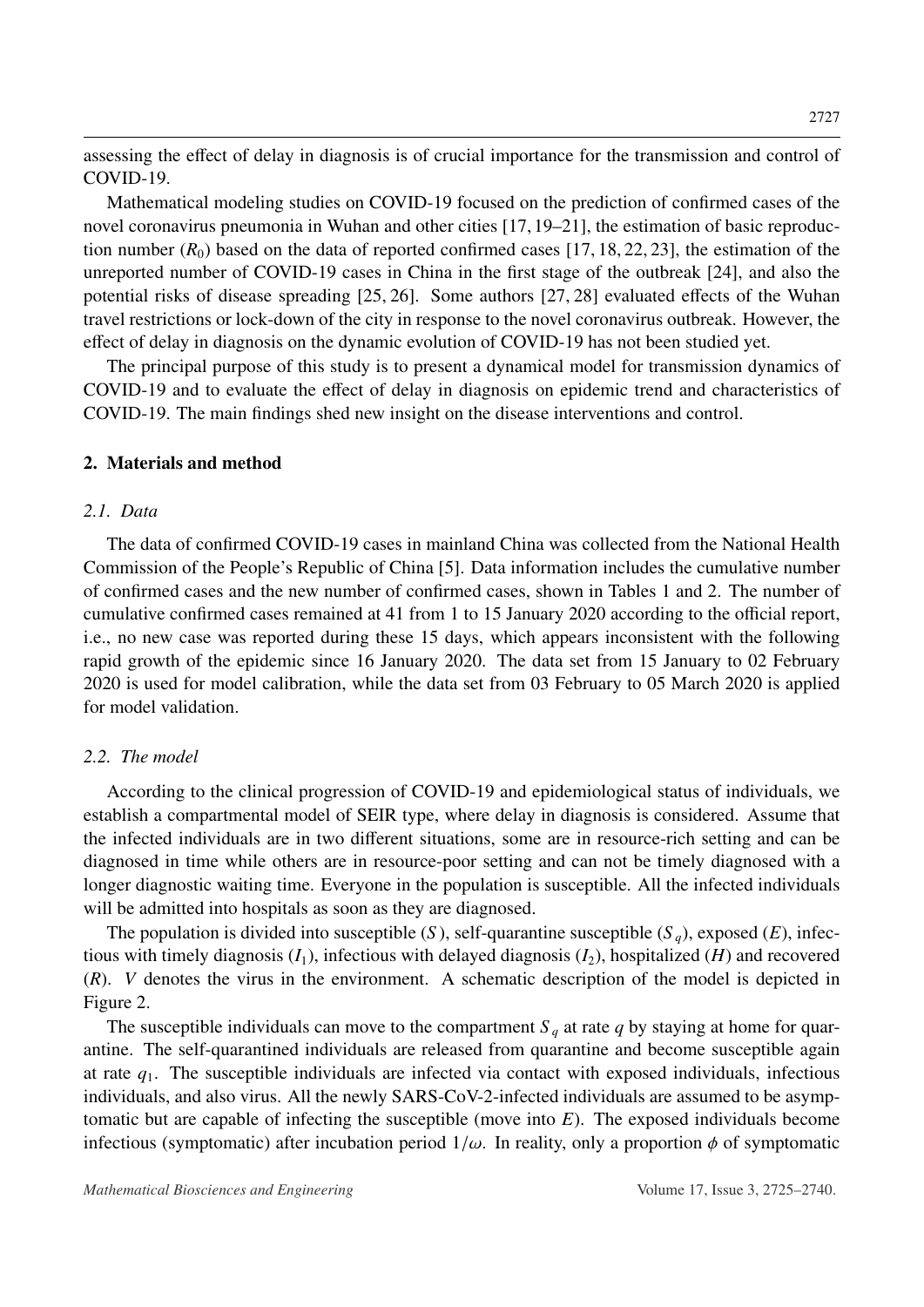| Date (day/month) | 15 Jan         | 16 Jan         | $17$ Jan | 18 Jan   | $19$ Jan | $20$ Jan | $21$ Jan |
|------------------|----------------|----------------|----------|----------|----------|----------|----------|
| Cumulative cases | 41             | 45             | 62       | 121      | 224      | 291      | 440      |
| New cases        | $\overline{0}$ | $\overline{4}$ | 17       | 59       | 78       | 77       | 149      |
| Date (day/month) | 22 Jan         | 23 Jan         | 24 Jan   | $25$ Jan | 26 Jan   | 27 Jan   | 28 Jan   |
| Cumulative cases | 571            | 830            | 1287     | 1975     | 2744     | 4515     | 5974     |
| New cases        | 131            | 259            | 444      | 688      | 769      | 1771     | 1459     |
| Date (day/month) | 29 Jan         | 30 Jan         | 31 Jan   | 01 Feb   | 02 Feb   |          |          |
| Cumulative cases | 7711           | 9692           | 11791    | 14380    | 17205    |          |          |
| New cases        | 1737           | 1982           | 2102     | 2590     | 2829     |          |          |

<span id="page-3-0"></span>Table 1. The confirmed cases in mainland China from 15 January to 02 February 2020.

<span id="page-3-1"></span>

| Table 2. The confirmed cases in mainland China from 03 February to 05 March 2020. |  |  |  |  |
|-----------------------------------------------------------------------------------|--|--|--|--|
|                                                                                   |  |  |  |  |

| Date (day/month) | 03 Feb | 04 Feb | 05 Feb | 06 Feb | 07 Feb | 08 Feb | 09 Feb |
|------------------|--------|--------|--------|--------|--------|--------|--------|
| Cumulative cases | 20438  | 24324  | 28018  | 31161  | 34546  | 37198  | 40171  |
| New cases        | 3235   | 3887   | 3694   | 3143   | 3399   | 2656   | 3062   |
| Date (day/month) | 10 Feb | 11 Feb | 12 Feb | 13 Feb | 14 Feb | 15 Feb | 16 Feb |
| Cumulative cases | 42638  | 44653  | 59804  | 63851  | 66492  | 68501  | 70549  |
| New cases        | 2478   | 2015   | 15152  | 5090   | 2641   | 2009   | 2048   |
| Date(day/month)  | 17 Feb | 18 Feb | 19 Feb | 20 Feb | 21 Feb | 22 Feb | 23 Feb |
| Cumulative cases | 72436  | 74185  | 74579  | 75456  | 76288  | 76936  | 77150  |
| New cases        | 1886   | 1749   | 820    | 889    | 397    | 648    | 409    |
| Date (day/month) | 24 Feb | 25 Feb | 26 Feb | 27 Feb | 28 Feb | 29 Feb | 01 Mar |
| Cumulative cases | 77658  | 78604  | 78497  | 78824  | 79251  | 79824  | 80026  |
| New cases        | 508    | 406    | 443    | 327    | 427    | 573    | 202    |
| Date (day/month) | 02 Mar | 03 Mar | 04 Mar | 05 Mar |        |        |        |
| Cumulative cases | 80151  | 80270  | 80409  | 80552  |        |        |        |
| New cases        | 125    | 119    | 139    | 143    |        |        |        |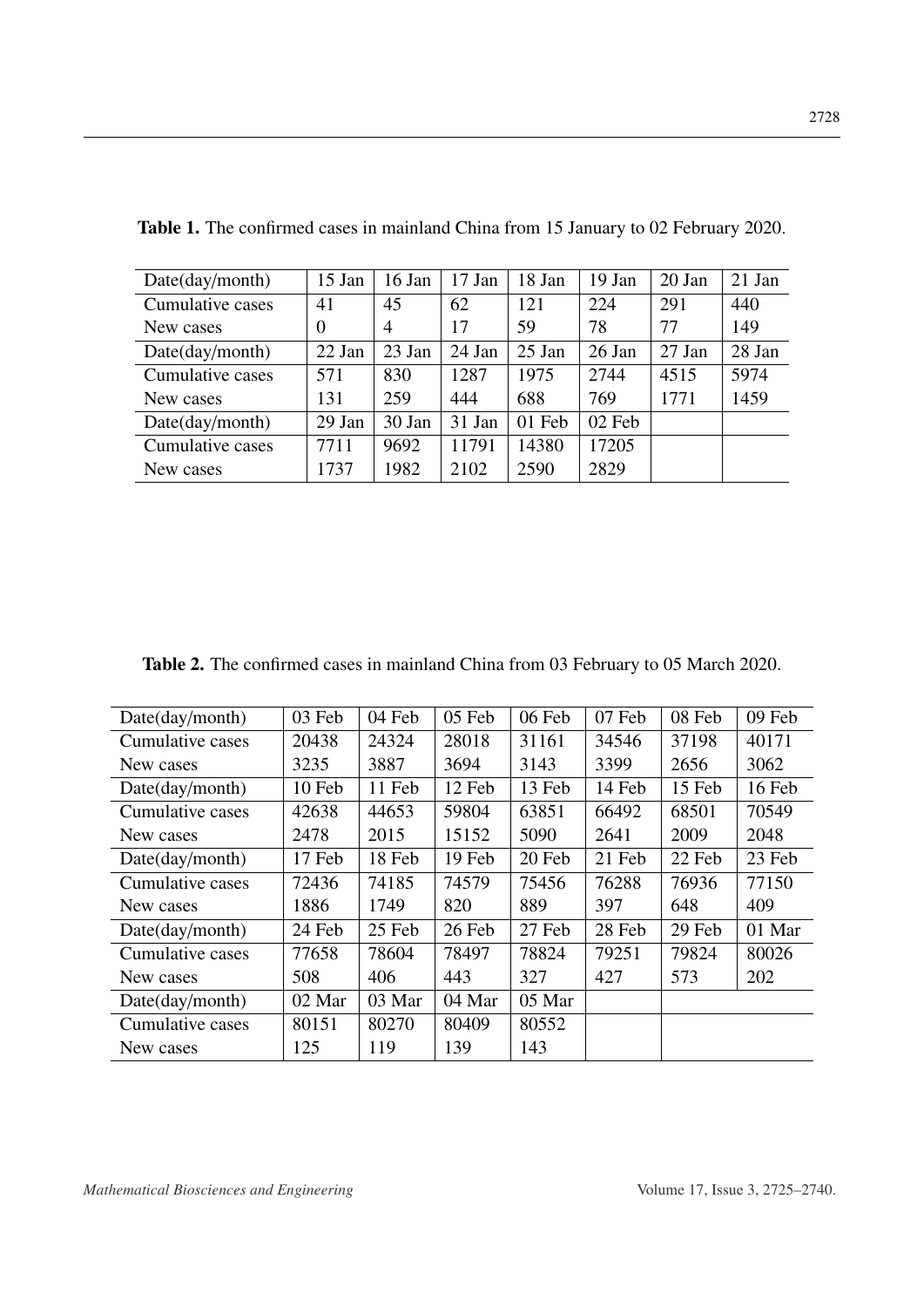<span id="page-4-0"></span>

Figure 2. Flow diagram of the transmission dynamics of COVID-19.

patients could be diagnosed in time, while the rest may be delayed to be diagnosed due to limited hospital or diagnostic resources. Then the infectious with timely diagnosis  $I_1$  are decreased after  $1/\gamma_1$  days as soon as they are diagnosed (move into  $H$ ). The infectious with delayed diagnosis  $I_2$  are diagnosed and hospitalized after  $1/\gamma_2$  days, where  $1/\gamma_1 < 1/\gamma_2$ . The hospitalized individuals are decreased at recovery rate *m*. All infections  $(I_1, I_2, H)$  are decreased by diseased-induced death rate  $\mu$ . The virus in the environment comes from both the exposed and the infectious at rate  $f_i$  ( $i = 1, 2, 3$ ) and it is cleared at rate *d<sup>v</sup>* . The transfer diagram in Figure [2](#page-4-0) leads to

<span id="page-4-1"></span>
$$
\begin{cases}\n\frac{dS}{dt} = -(\beta_e E + \beta_{i1} I_1 + \beta_{i2} I_2 + \beta_v V)S - qS + q_1 S_q, \n\frac{dS}{dt} = qS - q_1 S_q, \n\frac{dE}{dt} = (\beta_e E + \beta_{i1} I_1 + \beta_{i2} I_2 + \beta_v V)S - \omega E, \n\frac{dI_1}{dt} = \phi \omega E - \gamma_1 I_1 - \mu I_1, \n\frac{dI_2}{dt} = (1 - \phi) \omega E - \gamma_2 I_2 - \mu I_2, \n\frac{dH}{dt} = \gamma_1 I_1 + \gamma_2 I_2 - mH - \mu H, \n\frac{dR}{dt} = mH, \n\frac{dV}{dt} = f_1 E + f_2 I_1 + f_3 I_2 - d_v V, \n\end{cases}
$$
\n(2.1)

where  $\beta_e$ ,  $\beta_{i1}$ ,  $\beta_{i2}$ , and  $\beta_{\nu}$  denote the transmission rates from the exposed, infectious with or without timely diagnosis, and virus in the environment to the susceptible, respectively  $f_i = 1, 2, 3$  is the timely diagnosis, and virus in the environment to the susceptible, respectively.  $f_i$ ,  $i = 1, 2, 3$  is the virus released rate via the exposed and the infectious. Here all parameters are assumed to be positive and released rate via the exposed and the infectious. Here all parameters are assumed to be positive and their biological significance, default values, and reference resources are summarized in Table [3.](#page-6-0)

#### <span id="page-4-2"></span>*2.3. Method for estimation*

We use the least-square method to carry out the parameter estimation, which is implemented by the command *fmincon*, a part of the optimization toolbox in MATLAB. The least-square estimation is to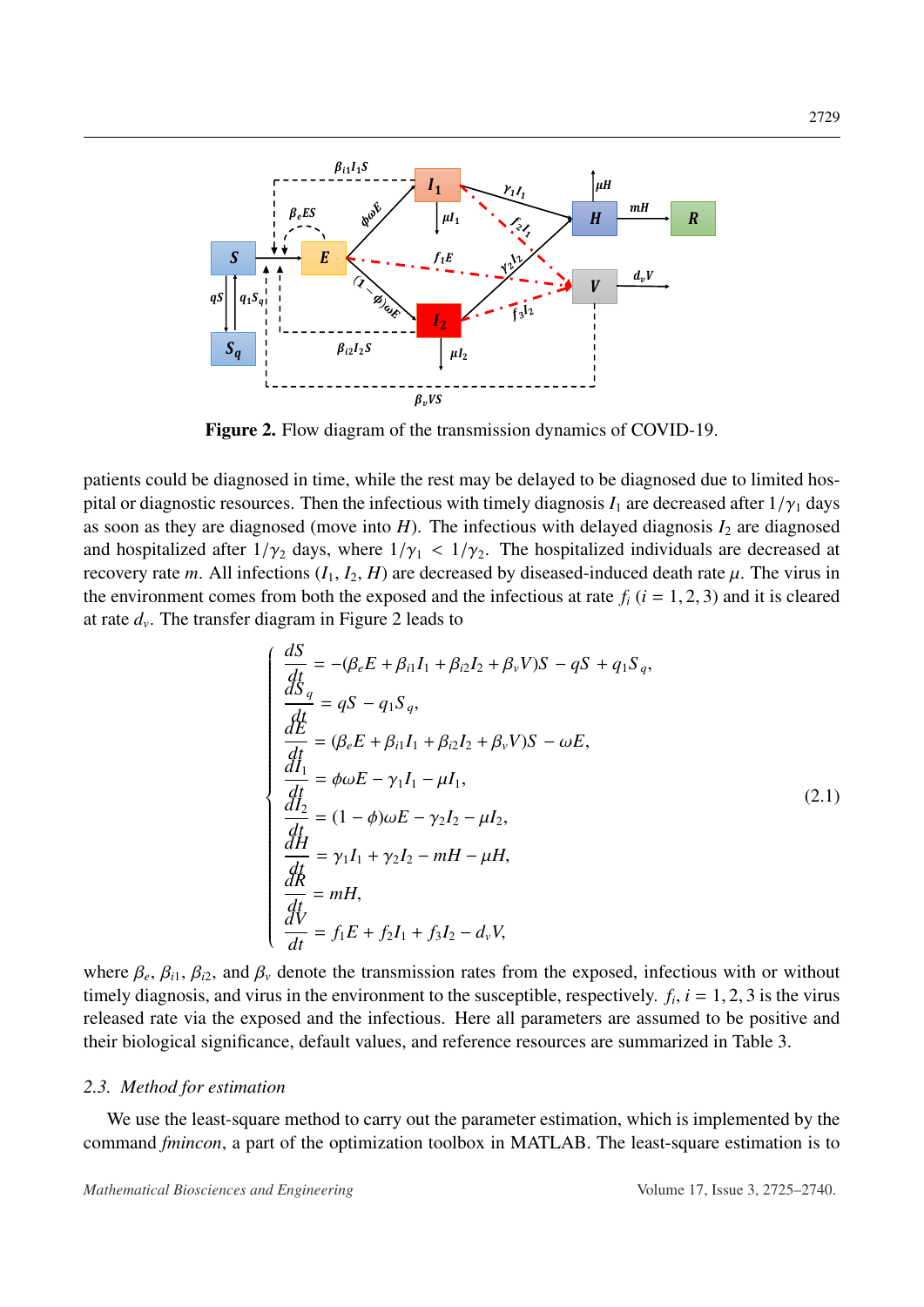find the parameter values to minimize the following objective function

$$
f(\Theta, n) = \sum_{j=1}^{n} (I(t) - \hat{I}(t))^{2},
$$

where  $\Theta$  is a parameter vector to be estimated, *n* is the number of reported data,  $\hat{I}(t)$  is the actual reported confirmed cases, and *I*(*t*) is the theoretical confirmed at day *t*. The dynamics of *I*(*t*) is governed by

$$
\frac{dI(t)}{dt} = \gamma_1 I_1 + \gamma_2 I_2,
$$

where  $I_1$  and  $I_2$  are determined by model [\(2.1\)](#page-4-1).

From the data of confirmed cases in mainland China and in Wuhan, we set 15 January 2020 as the initial time. Since the COVID-19 infectious cases before 15 January 2020 were all in Wuhan, we set the population size of Wuhan as the initial value of the susceptible, i.e.,  $S(0) = 11081000$ . On 15 January, 41 cases were confirmed and hospitalized, then  $H(0) = 41$ ; 12 cases were recovered, hence  $R(0) = 12$ . We set  $E(0) = 399$  because the suspected cases on 15 January 2020 is 399. The incubation period of COVID-19 is estimated to be 5.2 [\[10\]](#page-13-9), hence  $\omega = 1/5.2$ . The average waiting time of the infectious with timely diagnosis is 2.9 day [\[29\]](#page-14-12), thus  $\gamma_1 = 1/2.9$ . It is reported that the infectious individuals can recover within two weeks [\[30\]](#page-15-0), thus the recovery rate *<sup>m</sup>* is 1/14.

## 3. Results

#### *3.1. Parameter estimates*

We use the method in §[2.3](#page-4-2) to estimate parameter values by fitting model with the data of confirmed cases of COVID-19 (see Table [1\)](#page-3-0). The fitting results of model [\(2.1\)](#page-4-1) with the confirmed cases are given in Figure [3](#page-7-0) and the estimated parameter values are listed in Table [3.](#page-6-0)

With the increase of the medical supply and reasonable allocation of medical resources, the resources-dependent parameters  $\phi$ ,  $\gamma_1$  and  $\gamma_2$  increase with respect to time *t* and the correlation of those parameters with *t* are estimated as  $\phi = 0.4 + 0.6t/(t+3)$ ,  $1/\gamma_1 = 2.9 - 0.9t/(t+5)$  and  $1/\gamma_2 = 10 - 7t/(t+5)$ . From Table [3,](#page-6-0) it is observed that, among the transmission rates  $(\beta_{i1}, \beta_{i2}, \beta_e, \beta_v)$ , the transmission rate  $\beta_{i2}$  of the infectious with delayed  $\beta_{i2}$  of the infectious with delayed diagnosis is the biggest. It indicates that the infectious with delayed diagnosis plays a critical role in the spread of COVID-19. Although the transmission rate  $\beta_v$  is much<br>smaller than the other threes it may ignite the spread of COVID-19. Even if there are no exposed or smaller than the other threes, it may ignite the spread of COVID-19. Even if there are no exposed or infectious individuals, the susceptible could be infected by accidental contacts with virus in environment.

Moreover, Figure [3](#page-7-0) shows the fitting results of model [\(2.1\)](#page-4-1) with the reported data of confirmed cases. It is seen that our model prediction shows a similar trend to the reported data of both the new confirmed cases and cumulative confirmed cases. In particular, if the efficiency of diagnosis keeps increasing as  $\phi = 0.4 + 0.6t/(t + 3)$ ,  $1/\gamma_1 = 2.9 - 0.9t/(t + 5)$  and  $1/\gamma_2 = 10 - 7t/(t + 5)$ , the predicted values of cumulative confirmed cases will increase further and provide very good fit with the reported data of cumulative confirmed cases. From Figure [3\(](#page-7-0)a), it is observed that, from 06 to 13 February, the prediction of model [\(2.1\)](#page-4-1) somewhat deviates from the reported data of new confirmed cases. The possible reason is that the diagnosed-efficiency parameters  $\phi$ ,  $\gamma_1$  and  $\gamma_2$  in the model keep increasing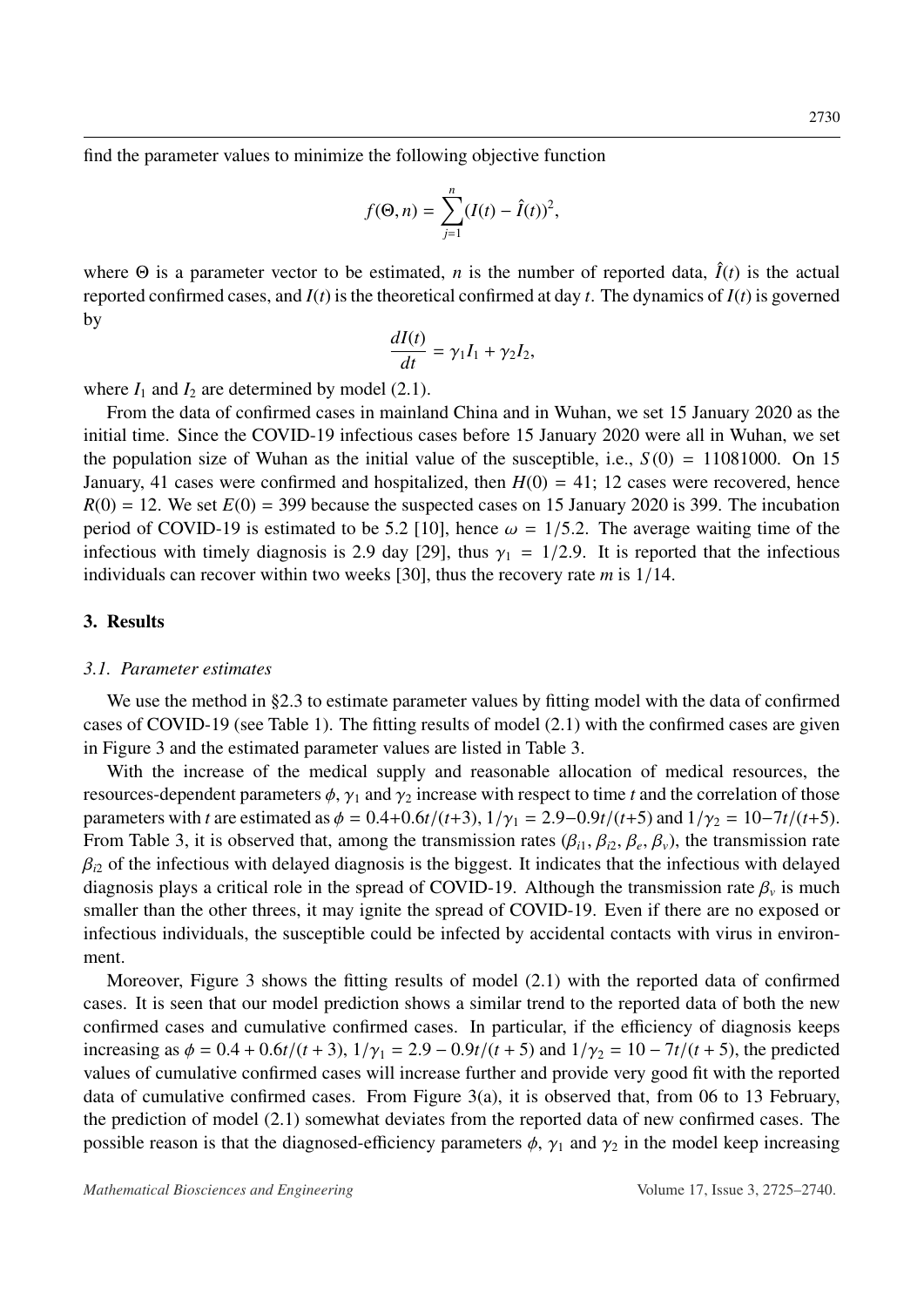<span id="page-6-0"></span>

| Parameter        | Description                                  | Value (Range)                                         | Unit       | Source    |
|------------------|----------------------------------------------|-------------------------------------------------------|------------|-----------|
|                  | Self-quarantined rate of the susceptible     | 1/10                                                  | $day^{-1}$ | Estimated |
| q                | Transition rate of self-quarantined indi-    | 1/200000                                              | $day^{-1}$ | Estimated |
| q <sub>1</sub>   | viduals to the susceptible                   |                                                       |            |           |
| $\beta_e$        | Transmission rate from the exposed to the    | $3.511 \times 10^{-8}$ $(10^{-8}, 10^{-7})$           | $day^{-1}$ | Estimated |
|                  | susceptible                                  |                                                       |            |           |
| $\beta_{i1}$     | Transmission rate from the infectious with   | $3.112 \times 10^{-8} (0.91 * 10^{-8}, 10^{-7})$      | $day^{-1}$ | Estimated |
|                  | timely diagnosis to the susceptible          |                                                       |            |           |
| $\beta_{i2}$     | Transmission rate from the infectious with   | $1.098 \times 10^{-7}$ $(1.1 * 10^{-8}, 3 * 10^{-7})$ | $day^{-1}$ | Estimated |
|                  | delayed diagnosis to the susceptible         |                                                       |            |           |
| $\beta_{v}$      | Transmission rate from the susceptible to    | $1.009 \times 10^{-10}$ $(10^{-11}, 9 * 10^{-10})$    | $day^{-1}$ | Estimated |
|                  | the exposed (infected by virus)              |                                                       |            |           |
| $1/\omega$       | Incubation period                            | 5.2                                                   | day        | $[10]$    |
| $\phi$           | Proportion of the infectious with timely     | 0.4(0.3, 0.65)                                        |            | Estimated |
|                  | diagnosis                                    |                                                       |            |           |
| $1/\gamma_1$     | Waiting time of the infectious for timely    | 2.9(1,5)                                              | day        | $[29]$    |
|                  | diagnosis                                    |                                                       |            |           |
| $1/\gamma_2$     | Waiting time of the infectious for delayed   | 10(5, 20)                                             | day        | Estimated |
|                  | diagnosis                                    |                                                       |            |           |
| $\mu$            | Disease-induced death rate                   | $1.7826 \times 10^{-5}$                               | $day^{-1}$ | $[17]$    |
| $\boldsymbol{m}$ | Recovery rate of the hospitalized            | 1/14                                                  | $day^{-1}$ | [9]       |
| $f_1$            | Virus released rate of the exposed           | 1440 (864, 2160)                                      | $day^{-1}$ | Estimated |
| $f_2$            | Virus released rate of the infectious with   | 1008 (432, 1440)                                      | $day^{-1}$ | Estimated |
|                  | timely-diagnosis                             |                                                       |            |           |
| $f_3$            | Virus released rate of the infectious with   | 1728 (864, 2592)                                      | $day^{-1}$ | Estimated |
|                  | delayed-diagnosis                            |                                                       |            |           |
| $d_v$            | Clear rate of virus in the environment       | 144 (115.2, 172.8)                                    | $day^{-1}$ | Estimated |
| S(0)             | Initial value of the susceptible             | 11081000                                              |            | $[30]$    |
| $S_q(0)$         | Initial value of the self-quarantined sus-   | 159                                                   |            | Estimated |
|                  | ceptible                                     |                                                       |            |           |
| E(0)             | Initial value of the exposed                 | 399                                                   |            | [5]       |
| $I_1(0)$         | Initial value of the infectious with timely  | 28                                                    |            | Estimated |
|                  | diagnosis                                    |                                                       |            |           |
| $I_2(0)$         | Initial value of the infectious with delayed | 54                                                    |            | Estimated |
|                  | diagnosis                                    |                                                       |            |           |
| H(0)             | Initial value of the hospitalized            | 41                                                    |            | $[5]$     |
| R(0)             | Initial value of the recovered               | 12                                                    |            | $[5]$     |
| V(0)             | Initial value of virus in the environment    | 21080                                                 |            | Estimated |

Table 3. Model parameters with default values.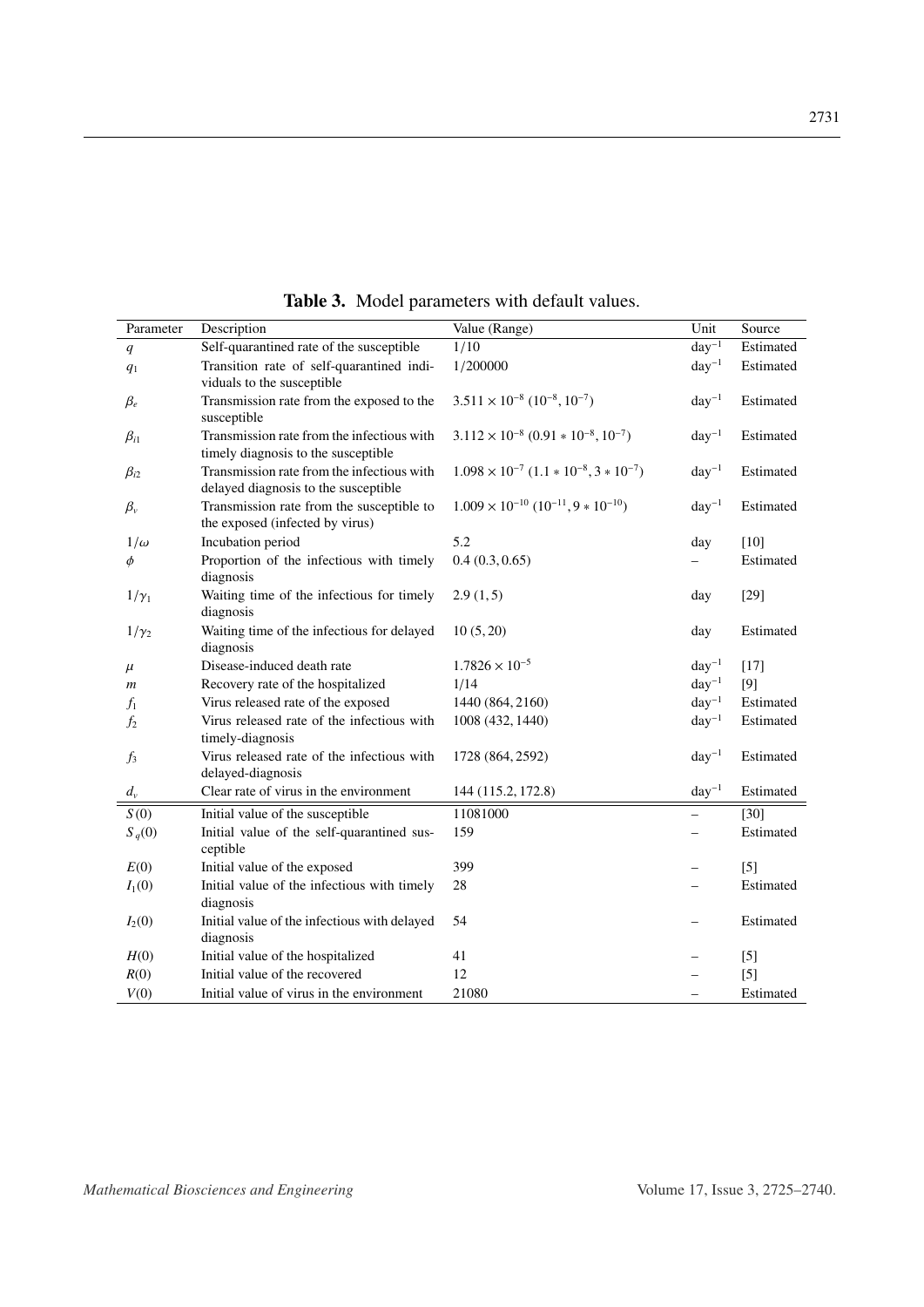with time *t* continuously, while in the real-world application, the medical supply and medical resources increased intermittently. The intermittent increase of medical resources makes the actual diagnosis efficiency being different from the model estimation. In addition, from 12 February, the clinically diagnosed cases were statistically seen as the new confirmed cases in Hubei province, and the inclusion of those cases drives the surge in the number of new confirmed on 12 and 13 February. Model [\(2.1\)](#page-4-1) makes a good prediction of the new confirmed cases from 14 February to 05 March 2020.

<span id="page-7-0"></span>

Figure 3. Fitting results of [\(2.1\)](#page-4-1) with the new confirmed cases (a) and the cumulative confirmed cases (b). The red and green cycles represent the reported data of the confirmed cases from 15 January to 02 February and 03 February to 05 March, respectively. The blue and black solid curves represent the fitting results of  $I(t) = \gamma_1 I_1(t) + \gamma_2 I_2(t)$  and  $\int_0^t I(s)ds$ . The initial values and parameter values are shown in Table [3.](#page-6-0)

#### *3.2. Sensitivity analysis*

The basic reproductive number  $R_0$  is a measure of the potential for an infectious disease to spread through an immunologically naive population. It is defined as the average number of secondary cases generated by a single infectious case in a completely susceptible population. Based on [\(2.1\)](#page-4-1), by the next generation matrix method [\[31\]](#page-15-1), the basic reproduction number reads

$$
R_0 = S_0 \Big[ \frac{\beta_e}{\omega} + \frac{\beta_{i1}\phi}{\gamma_1 + \mu} + \frac{\beta_{i2}(1 - \phi)}{\gamma_2 + \mu} + \frac{\beta_v(f_1(\gamma_1 + \mu)(\gamma_2 + \mu) + f_2\phi\omega(\gamma_2 + \mu) + f_3(1 - \phi)\omega(\gamma_1 + \mu))}{d_v(\gamma_1 + \mu)(\gamma_2 + \mu)\omega} \Big], \tag{3.1}
$$

where  $S_0$  is the initial value of the susceptible.

The basic reproduction number  $R_0$  is a significant indicator in both transmission risks and control of an infectious disease. In order to provide a comprehensive understanding of the influence of different input parameters and their variations on the model outcomes, and to characterize the most important parameters, the sensitivity analysis is conducted by obtaining the partial rank correlation coefficients (PRCCs) [\[32\]](#page-15-2) for various parameters against  $R_0$ .

The parameters considered in the sensitive analysis include transmission rates ( $\beta_e$ ,  $\beta_{i1}$ ,  $\beta_{i2}$ ,  $\beta_v$ ), tors related to the diagnosis efforts ( $\alpha_i$ ,  $\alpha_i$ ,  $\phi_i$ ) virus released rates ( $f$ ,  $f$ ,  $f$ ) and clear factors related to the diagnosis efforts  $(\gamma_1, \gamma_2, \phi)$ , virus released rates  $(f_1, f_2, f_3)$  and clear rate of virus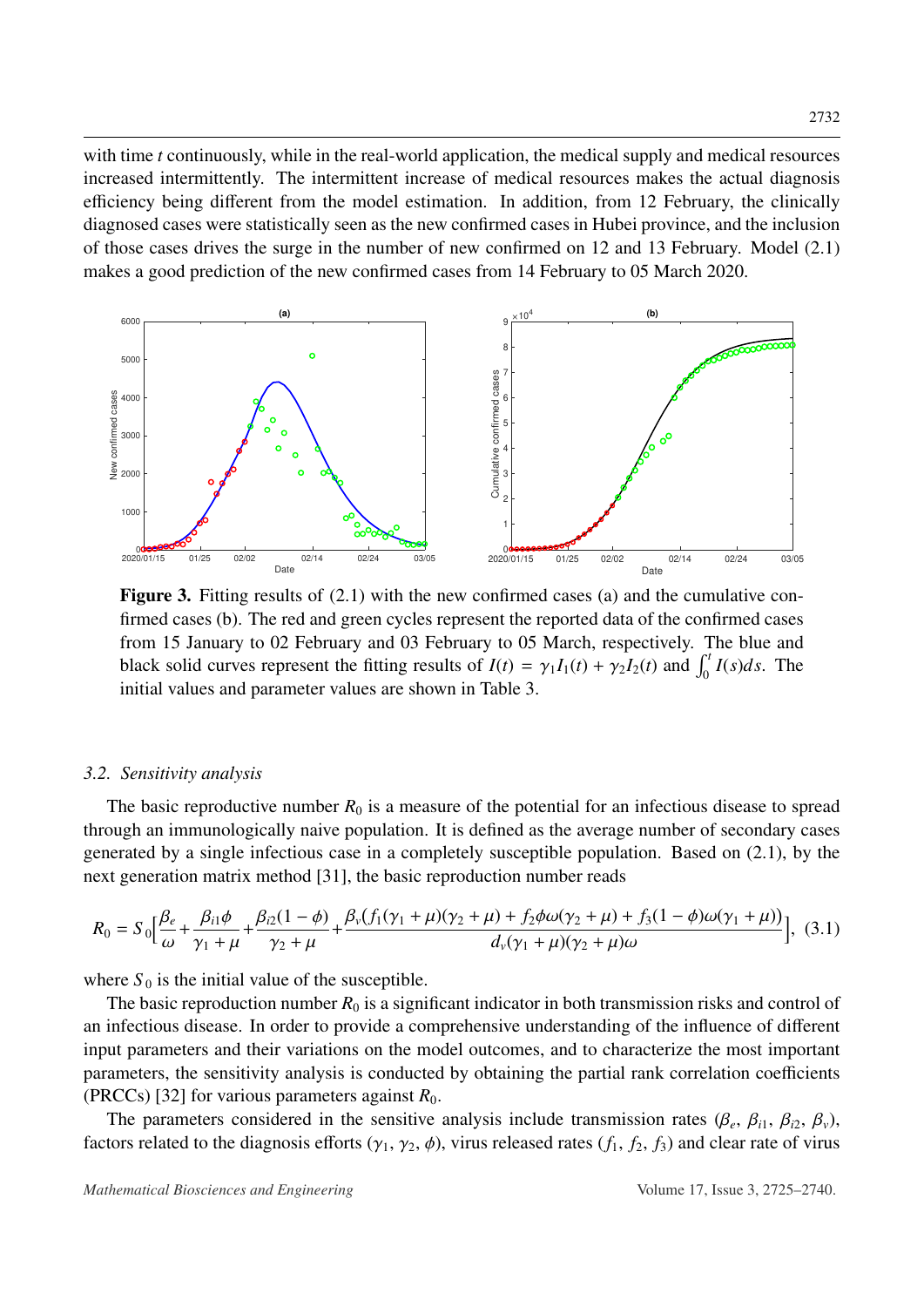$(d_v)$ . Figure [4](#page-8-0) (a) illustrates the PRCCs of  $R_0$  with respect to model parameters. It suggests that  $R_0$  is more sensitive to  $\beta_e$ ,  $\beta_{i2}$ ,  $\beta_{i1}$  and  $\beta_v$  in order among the transmission rates. That is to say, the exposed<br>and the infectious with delayed diagnosis contribute more to the transmission and spread of COVIDand the infectious with delayed diagnosis contribute more to the transmission and spread of COVID-19, compared with the infectious with timely diagnosis and virus. In addition, the PRCCs values of  $\gamma_1$ ,  $\gamma_2$ , and  $\phi$  are also big. From Figure [4\(](#page-8-0)b), the increase of  $\phi$  and  $\gamma_2$  can significantly reduce the value of *R*0, which verifies that delay in diagnosis plays a critical role in the transmission of COVID-19. Therefore, the richness and distribution of medical resources and the early timely diagnosis are also very important for the prevention and control of COVID-19.

<span id="page-8-0"></span>

Figure 4. (a) PRCCs of  $R_0$  with respect to model parameters. (b) Contour plot of  $R_0$  with respect to  $\phi$  varying from 0.4 to 1 and  $\gamma_2$  varying from 0.1 to 1. Values and ranges of other parameters are listed in Table [3.](#page-6-0)

## *3.3. E*ff*ect of delay in diagnosis*

In order to further explore the possible impact of enhanced diagnosis efficiency and resources richness on the disease transmission, we plot the predicted new confirmed cases  $(\gamma_1 I_1(t) + \gamma_2 I_2(t))$  and new infections  $(I_1(t) + I_2(t))$  with respect to the proportion of the infectious with timely diagnosis  $\phi$  and delayed diagnosed rate  $\gamma_2$ .

In reality, resources such as abundant diagnostic test kits, diagnosable hospitals, and available beds have been supplied to support the diagnosis and treatment of COVID-19 since 02 February, the proportion  $\phi$  of the infectious with timely diagnosis is gradually improved as time goes on due to the increasing supply of diagnostic resources. We set  $\phi = \phi_0 + (1 - \phi_0)t/(t + a)$ , where  $\phi_0$  (its estimated value is 0.4 listed in Table [3\)](#page-6-0) is the basic proportion and *<sup>a</sup>* represents the time when the proportion improves to  $(1 + \phi_0)/2$ .

Figure [5](#page-9-0) depicts the effect of the proportion  $\phi$  of the infectious with timely diagnosis on the number of confirmed cases. With the increasing of  $\phi$ , the number of new confirmed cases increases first and then decreases, while the number of cumulative confirmed cases always decreases; the peak value of the new confirmed cases decreases and the peak time of the new confirmed cases arrives much earlier. Specifically, compared with the baseline scenario with  $\phi = 0.4$ , when  $\phi$  is increased to 0.7 in one week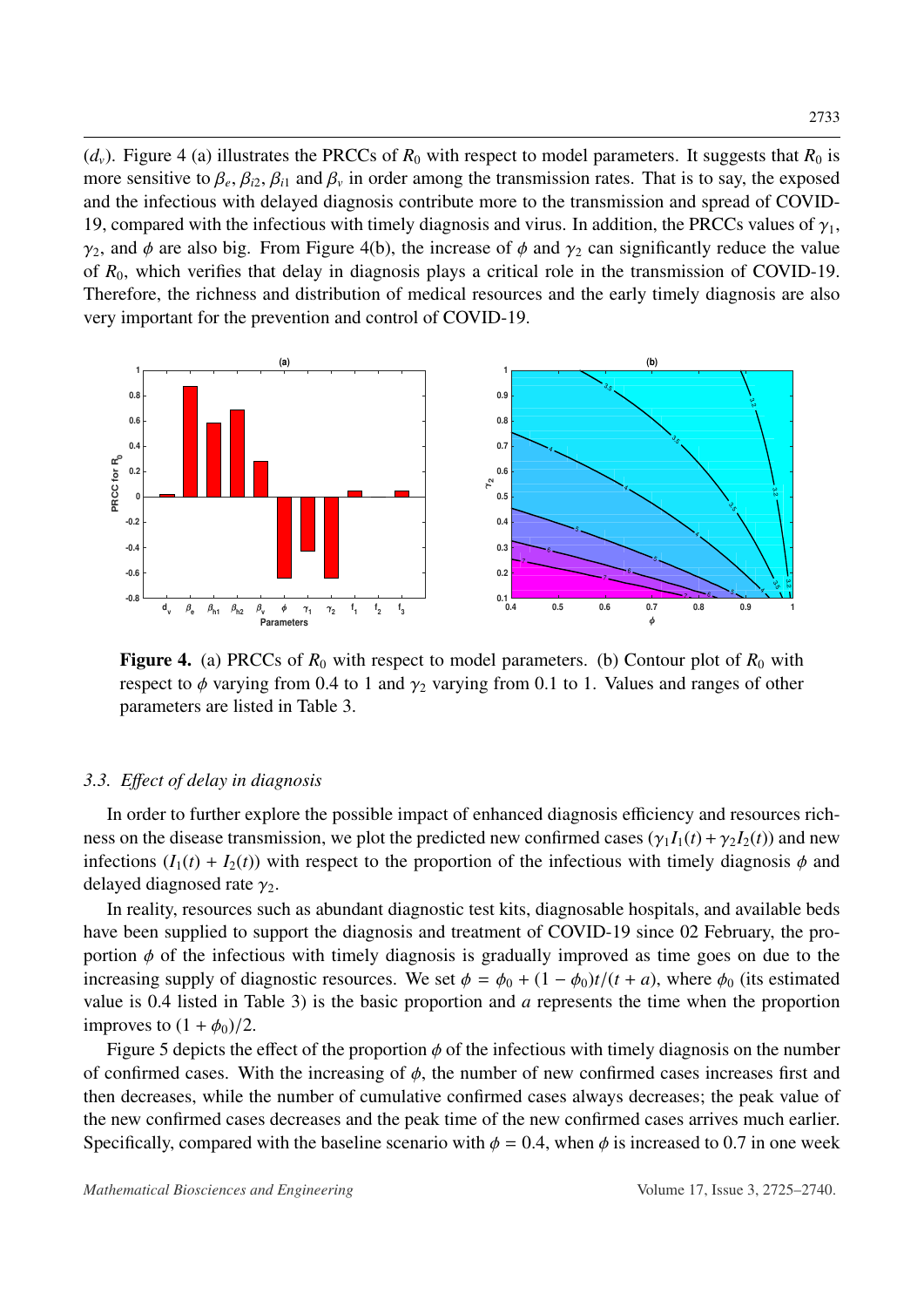<span id="page-9-0"></span>

Figure 5. Effect of the proportion  $\phi$  of the infectious with timely diagnosis on the number of new confirmed cases  $I(t) = \gamma_1 I_1(t) + \gamma_2 I_2(t)$  (a) and of cumulative confirmed cases (b).  $\phi$ varies since 02 February 2020. The initial values and parameters are listed in Table [3.](#page-6-0)

<span id="page-9-1"></span>

Figure 6. Effect of the proportion  $\phi$  of the infectious with timely diagnosis on the number of new infections  $I_1(t) + I_2(t)$  (a) and of cumulative infections (b).  $\phi$  varies since 02 February 2020. The parameters are listed in Table [3.](#page-6-0)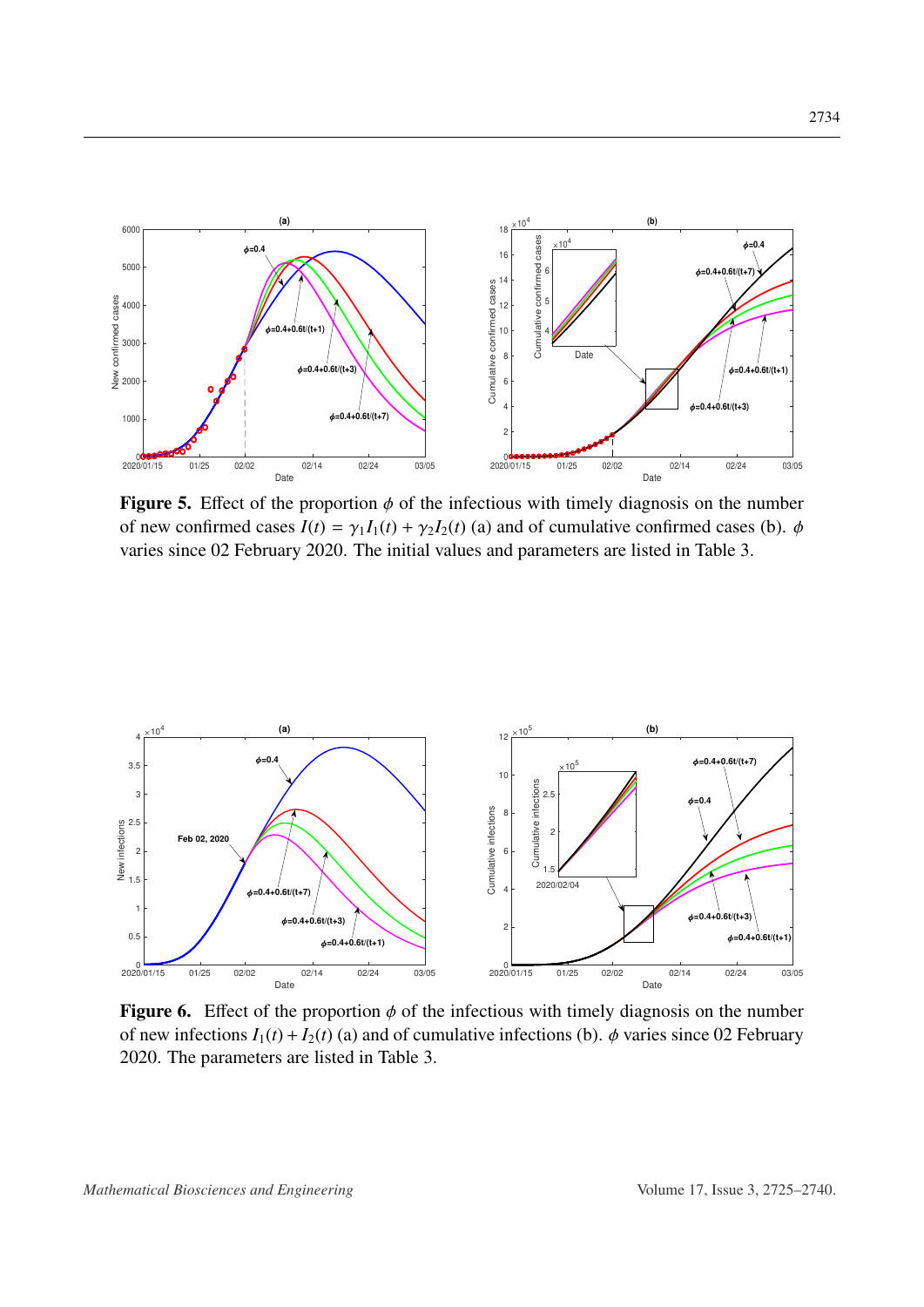$(\phi = 0.4 + 0.6t/(t + 7))$ , three days  $(\phi = 0.4 + 0.6t/(t + 3))$ , or one day  $(\phi = 0.4 + 0.6t/(t + 1))$ , then the peak time of new confirmed cases arrives 5 days, 7 days, or 8.5 days earlier, the peak value of new confirmed cases decreases by 33.4%, 37.8%, or 42.5%, and the number of cumulative confirmed cases decreases by 14.7%, 21.3%, or 28.2% on 05 March 2020, respectively. Similarly, the increasing of  $\phi$  leads to the decrease of both new infections (include confirmed cases and potential infections) and cumulative infections (see Figure [6\)](#page-9-1). In particular, compared with the basic scenario with  $\phi = 0.4$ , the number of new infection and cumulative infection with  $\phi = 0.4 + 0.6t/(t + 1)$  decreases by 88.8% and 51.6% on 05 March 2020, respectively. In summary, increasing  $\phi$  can significantly shorten the peak time and reduce the peak value of new confirmed cases and new infections, then reduce the cumulative number of confirmed cases and total infections (Figures [5](#page-9-0) and [6\)](#page-9-1).

In resource-poor setting, the infectious individuals have to wait for longer time for diagnosis due to limited amount of diagnostic equipments and low diagnostic efficiency of the test kits etc. The waiting time for delayed diagnosis is critical for disease transmission and control. Note that the estimated value of delayed diagnosis rate  $\gamma_2$  is 1/10, we consider  $1/\gamma_2 = 10$  (days) as the baseline scenario. Next, we investigate the effect of the waiting time for delayed diagnosis on the new and cumulative infection. In Figure [7,](#page-10-0) compared with the baseline scenario, when the waiting time for delayed diagnosis is extended by 3 days (i.e.,  $1/\gamma_2 = 13$ ) since 02 February, the number of new infected individuals on 05 March 2020 increases by 52.1%, while if the waiting time for delayed diagnosis is shorten by 3 days ( $1/\gamma_2 = 7$ ) or by 7 days ( $1/\gamma_2 = 3$ ), the number of new infections reduces by 51.0% or 78.2% on 05 March 2020, respectively. Moreover, the number of cumulative infections on 05 March 2020 will decrease drastically (by 66.7%) if all the infectious can be diagnosed within three days of onset  $(1/\gamma_2 = 3$  and  $1/\gamma_1 = 2.9)$ . In summary, increasing  $\gamma_2$  shortens the peak time, decreases the peak value of new infections, and reduces the number of cumulative infections.

<span id="page-10-0"></span>

Figure 7. Effect of delayed diagnosed rate on the new infections (a) and cumulative infections (b). The parameters are listed in Table [3.](#page-6-0)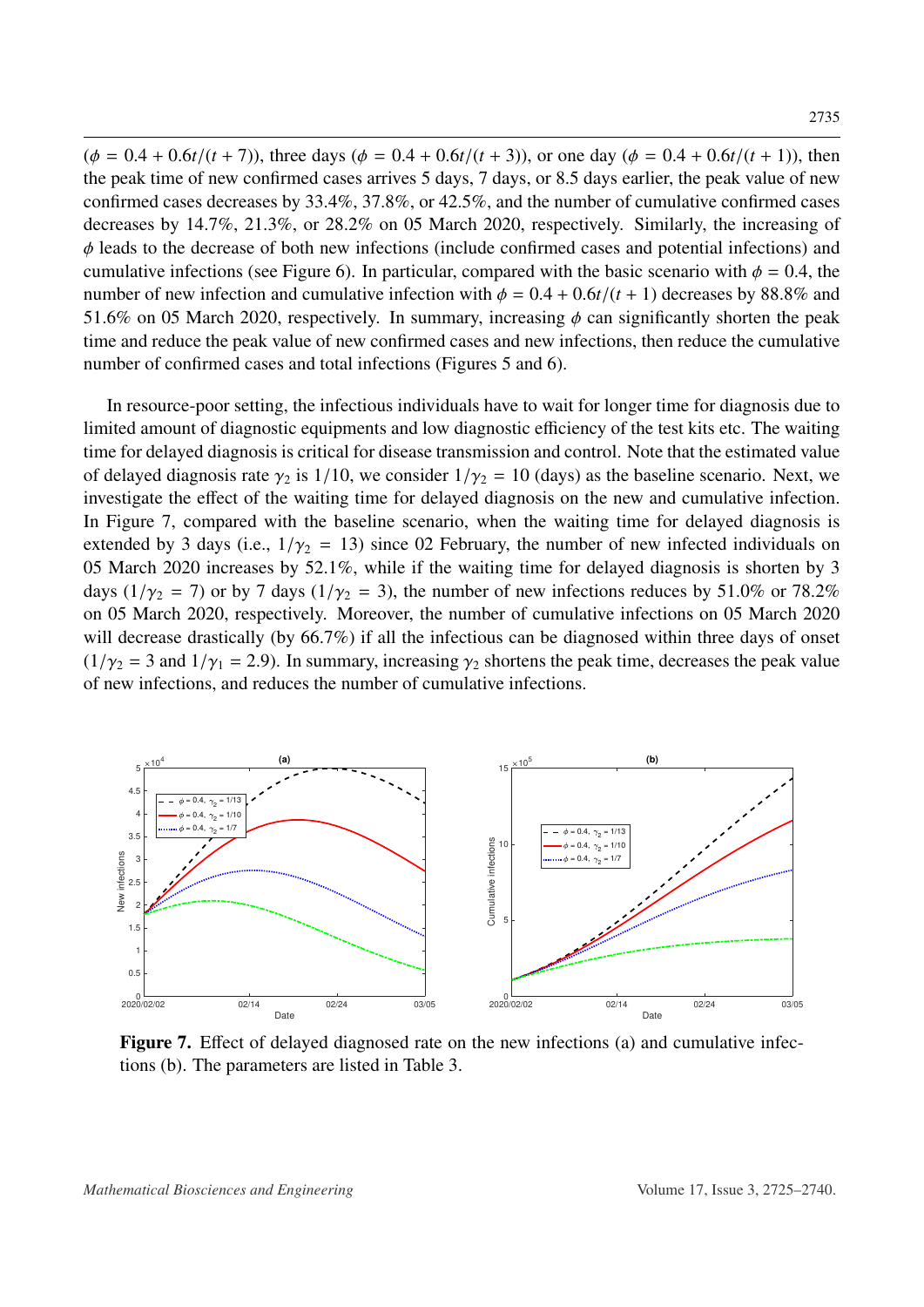#### 4. Discussion

In this study, based on the reported data of COVID-19 in mainland China, a compartmental dynamic model of SEIR type is formulated to investigate the effect of delay in diagnosis on the transmission and spread of COVID-19. Sensitive analysis evaluates the PRCCs for various parameters against  $R_0$ , which together with the contour plot, reveals that the proportion  $\phi$  of the infectious with timely diagnosis and the delayed diagnosis rate  $\gamma_2$  are of considerable importance for the control of COVID-19. Numerical simulations prove that increasing  $\phi$  (i.e., improve the richness of diagnostic resources) and  $\gamma_2$  (i.e., improve the diagnosis efficiency) can shorten the peak time, reduce the peak value of new confirmed cases and new infection, the cumulative number of confirmed cases and total infection, and hence can significantly reduce the transmission risk and further infections of COVID-19. Therefore, the resources supply and diagnosis efficiency are essential for an early diagnosis and timely and definitive treatment.

<span id="page-11-0"></span>

Figure 8. Combined effect of the proportion of the infectious with timely diagnosis and the waiting time of delayed diagnosis on the the number of new infections (a) and on the basic reproduction number (b).

Note that, with the increasing of  $\phi$ , the number of new confirmed cases increases first and then decreases, as shown in Figure [5\(](#page-9-0)a). This finding is consistent with the scenario in Wuhan and Hubei province (Figure [1\)](#page-1-0). During the early stage of COVID-19 in Wuhan and Hubei province, the insufficiency and unbalanced distribution of diagnostic resources (e.g., lack of diagnosable hospital, available beds, diagnostic test kits, diagnostic equipments and low diagnostic efficiency of the test kits etc) caused a delay in the diagnosis and an increased mortality. So that COVID-19 incidence and prevalence are increasing very quickly.

As a matter of fact, extraordinary efforts have been made by national and provincial governments of China, especially in Hubei province and Wuhan. 'Compartment hospitals' have been built to treat mild cases, and nationwide support such as plenty of healthcare staff and treatment equipments has been employed to treat more infections in Wuhan since 02 February 2020. As of 03 February, the novel coronavirus nucleic acid testing capability of Wuhan have increased to 4196 samples per day from an initial 200 samples. On 08 February 2020, the National Health Commission of the People's Republic of China issued the fifth edition of the Diagnosis and Treatment Plan for the Coronavirus, which adds CT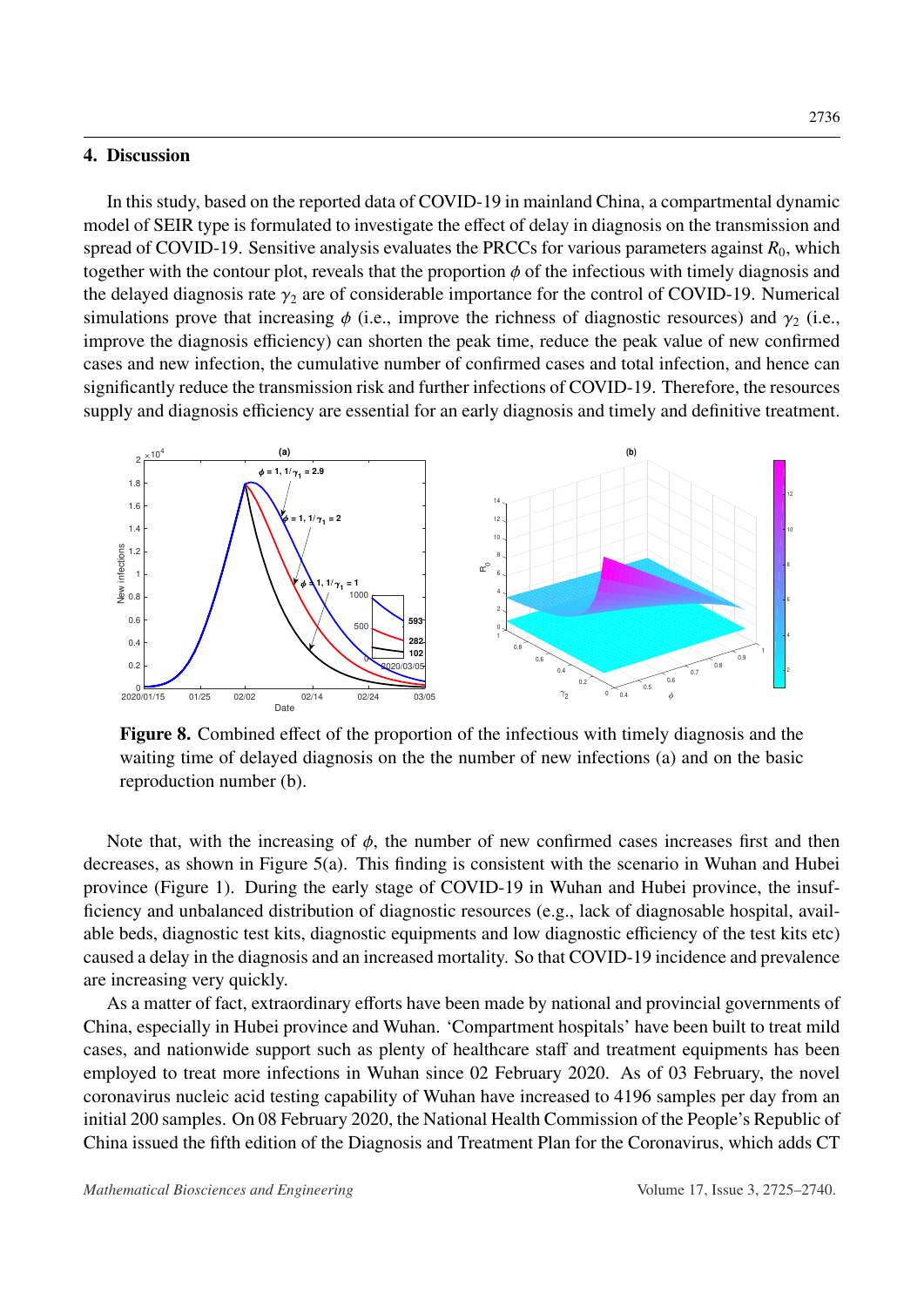and clinical standards to provide evidence for diagnosis and treatment. So that the COVID-19 patients can receive timely diagnosis and early standardized treatment as soon as possible and the diagnosis efficiency is quickly improved. The timely diagnosis and treatment of patients are greatly speeded up in Wuhan. As of 13 February, a total of ten 'compartment hospitals' with 6960 beds have been available and about 5600 patients have been admitted. As a result, the number of new confirmed cases in Wuhan increased sharply on 12 February and then showed a decline since February 13 (Figure [1\)](#page-1-0), the evolution trend is consistent with the fitting result in Figure [3](#page-7-0) (a).

A precise and early diagnosis/treatment is highly important in COVID-19. As mentioned above, it is effective to reduce the transmission risk by reducing the waiting time and increasing the proportion of infections with timely diagnosis, and hence can facilitate the prevention and control of COVID-19. However, only the early diagnosis and effective treatment can not eliminate COVID-19. Figure [8\(](#page-11-0)a) depicts that the new confirmed cases remain at some positive level even if all the infective individuals can be timely diagnosed as soon as possible. Figure [8\(](#page-11-0)b) shows that, the basic reproduction number  $R_0$ sharply decreases with the increasing of  $\phi$  and  $\gamma_2$ , but  $R_0$  can not decrease to the level less than 1,  $R_0$  is still 3.1021 > 1 and the new infection on 05 March 2020 is 102 even when  $\phi = 1$ ,  $\gamma_1 = \gamma_2 = 1$ . From the web-news [\[33,](#page-15-3) [34\]](#page-15-4), Italy will adjust its policy that to do less samples so that they will not report so many cases to avoid public panic, Japanese Government said they will only focus on the treatment of serious patients, and they will limit the tests only for the samples that would meet the 'criteria' . Our findings warn that such ideas are very dangerous.

The prevention, control, diagnosis, and treatment are among the most crucial issues in COVID-19, they are highly integrated and can never be separated. The timely diagnosis and effective treatment can destock the capacity of the infected individuals and reduce nosocomial infection while the prevention and control can suppress the increment of new infection and hence reduce the burden in the hospitals. The principles for the prevention and control of infectious disease are to control the source of infection, to cut off the routes of transmission, and to protect susceptible individuals. A combining multiple measures must be simultaneously implemented. The most key and useful strategy and measures for the control of COVID-19 in China are to detect cases early, isolate every patients, trace every contacts, provide quality clinical care, prevent hospital outbreaks, prevent community transmission, avoid public panic and rumor, progress vaccines and therapeutics. In this light, it is important to thoroughly understand transmission dynamics and implement effective prevention and control programs as well as early diagnosis and timely treatment. It is crucial and important to establish a joint strategy involving prevention, control, and medical treatment. The strategy should be systematic, scientific, normative, and works perfectly.

#### Acknowledgments

This research was supported by National Natural Science Foundation of P. R. China (Nos. 11671072, 11271065).

#### Conflict of interest

The authors declare no conflict of interest.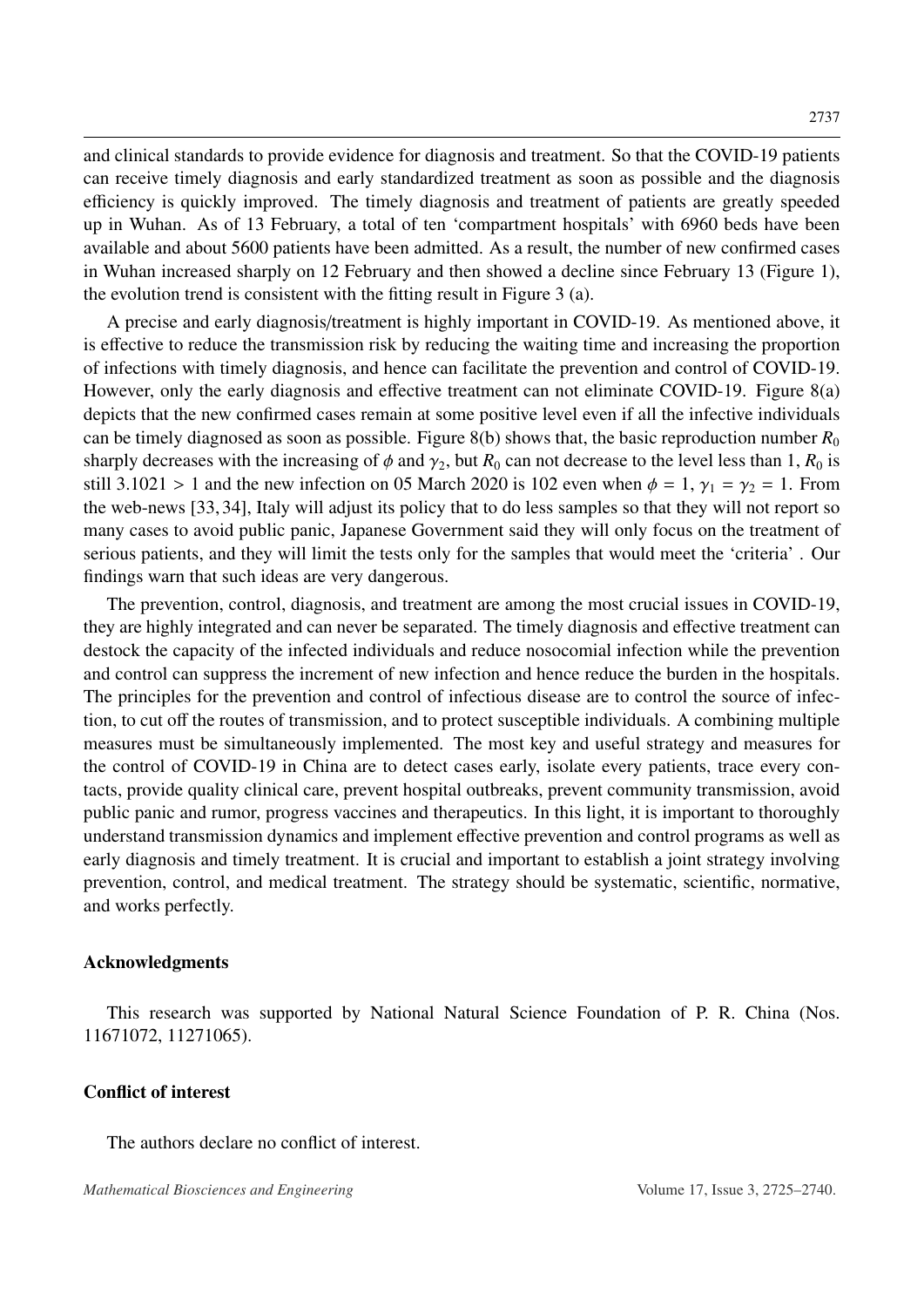## References

- <span id="page-13-0"></span>1. *World Health Organization*, Pneumonia of Unknown Cause-China, 2020. Available from: [https:](https://www.who.int/csr/don/05-january-2020-pneumonia-of-unkown-cause-china/en/) [//www.who.int/csr/don/05-january-2020-pneumonia-of-unkown-cause-china/en/](https://www.who.int/csr/don/05-january-2020-pneumonia-of-unkown-cause-china/en/).
- <span id="page-13-1"></span>2. *World Health Organization*, Clinical Management of Severe Acute Respiratory Infection When Infection is Suspected, 2020. Available from: [https://www.who.int/publications-detail/](https://www.who.int/publications-detail/clinical-management-of-severe-acute-respiratory-infection-when-novel-/coronavirus-(ncov)-infection-is-suspected) [clinical-management-of-severe-acute-respiratory-infection-when-novel-/](https://www.who.int/publications-detail/clinical-management-of-severe-acute-respiratory-infection-when-novel-/coronavirus-(ncov)-infection-is-suspected) [coronavirus-\(ncov\)-infection-is-suspected](https://www.who.int/publications-detail/clinical-management-of-severe-acute-respiratory-infection-when-novel-/coronavirus-(ncov)-infection-is-suspected).
- <span id="page-13-2"></span>3. *National Health Commission of the People's Republic of China*, Situation Report of the Pneumonia Cases Caused by the Novel Coronavirus, 2020. Available from: [http://www.nhc.gov.cn/xcs/](http://www.nhc.gov.cn/xcs/yqfkdt/202002/3db09278e3034f289841300ed09bd0e1.shtml) [yqfkdt/202002/3db09278e3034f289841300ed09bd0e1.shtml](http://www.nhc.gov.cn/xcs/yqfkdt/202002/3db09278e3034f289841300ed09bd0e1.shtml).
- <span id="page-13-3"></span>4. *Health Commission of Hubei Province*, Prevention Measures of Wuhan, 2020. Available from: [http://wjw.hubei.gov.cn/fbjd/dtyw/202001/t20200123\\_2014421.shtml](http://wjw.hubei.gov.cn/fbjd/dtyw/202001/t20200123_2014421.shtml).
- <span id="page-13-4"></span>5. *National Health Commission of the People's Republic of China*, Data of Confirmed Cases on COVID-19, 2020. Available from: [http://www.nhc.gov.cn/xcs/xxgzbd/gzbd\\_index.](http://www.nhc.gov.cn/xcs/xxgzbd/gzbd_index.shtml) [shtml](http://www.nhc.gov.cn/xcs/xxgzbd/gzbd_index.shtml).
- <span id="page-13-5"></span>6. *The State Council, the People's Republic of China*, Annunciate of Prevention and Control Headquarters for 2019-nCoV Pneumonia, 2020. Available from: [http://www.gov.cn/xinwen/](http://www.gov.cn/xinwen/2020-01/23/content_5471751.htm) [2020-01/23/content\\_5471751.htm](http://www.gov.cn/xinwen/2020-01/23/content_5471751.htm).
- <span id="page-13-6"></span>7. *National Health Commission of the People's Republic of China*, Prevention and Control of Novel Coronavirus Pneumonia (4th edition), 2020. Available from: [http://www.nhc.gov.cn/xcs/](http://www.nhc.gov.cn/xcs/zhengcwj/202002/573340613ab243b3a7f61df260551dd4.shtml) [zhengcwj/202002/573340613ab243b3a7f61df260551dd4.shtml](http://www.nhc.gov.cn/xcs/zhengcwj/202002/573340613ab243b3a7f61df260551dd4.shtml).
- <span id="page-13-7"></span>8. D. S. Hui, E. I. Azhar, T. A. Madani, F. Ntoumi, R. Kock, O. Dar, et al., The continuing 2019 nCoV epidemic threat of novel coronaviruses to global health-The latest 2019 novel coronavirus outbreak in Wuhan, China, *Int. J. Infect. Dis.*, 91 (2020), 264–266.
- <span id="page-13-8"></span>9. C. Huang, Y. Wang, X. Li, L. Ren, J. Zhao, Y. Hu, et al., Clinical features of patients infected with 2019 novel coronavirus in Wuhan, China, *Lancet*, 395 (2020), 497–506.
- <span id="page-13-9"></span>10. Q. Li, X. Guan, P. Wu, X. Wang, L. Zhou, Y. Tong, et al., Early transmission dynamics in Wuhan, China, of novel coronavirus-infected pneumonia, *N. Engl. J. Med.*, (2020).
- <span id="page-13-10"></span>11. T. E. Carpenter, J. M. O'Brien, A. D. Hagerman, B. A. McCarl, Epidemic and economic impacts of delayed detection of foot-and-mouth disease: a case study of a simulated outbreak in California, *J. Vet. Diagn. Invest.*, 23 (2010), 26–33.
- 12. P. W. Uys, R. Warren, P. D. van Helden, M. Murray, T. C. Victor, Potential of rapid diagnosis for controlling drug-susceptible and drug-resistant tuberculosis in communities where Mycobacterium tuberculosis infections are highly prevalent, *J. Clin. Mircrobiol.*, 47 (2009), 1484–1490.
- <span id="page-13-11"></span>13. I. N. Okeke, R. S. Manning, T. Pfeiffer, Diagnostic schemes for reducing epidemic size of African viral hemorrhagic fever outbreaks, *J. Infect. Dev. Countr.*, 8 (2014), 1148–1159.
- <span id="page-13-12"></span>14. P. K. Drain, E. P. Hyle, F. Noubary, K. A. Freedberg, D. Wilson, W. R. Bishai, et al., Diagnostic point-of-care tests in resource-limited settings, *Lancet. Infect. Dis.*, 14 (2014), 239–249.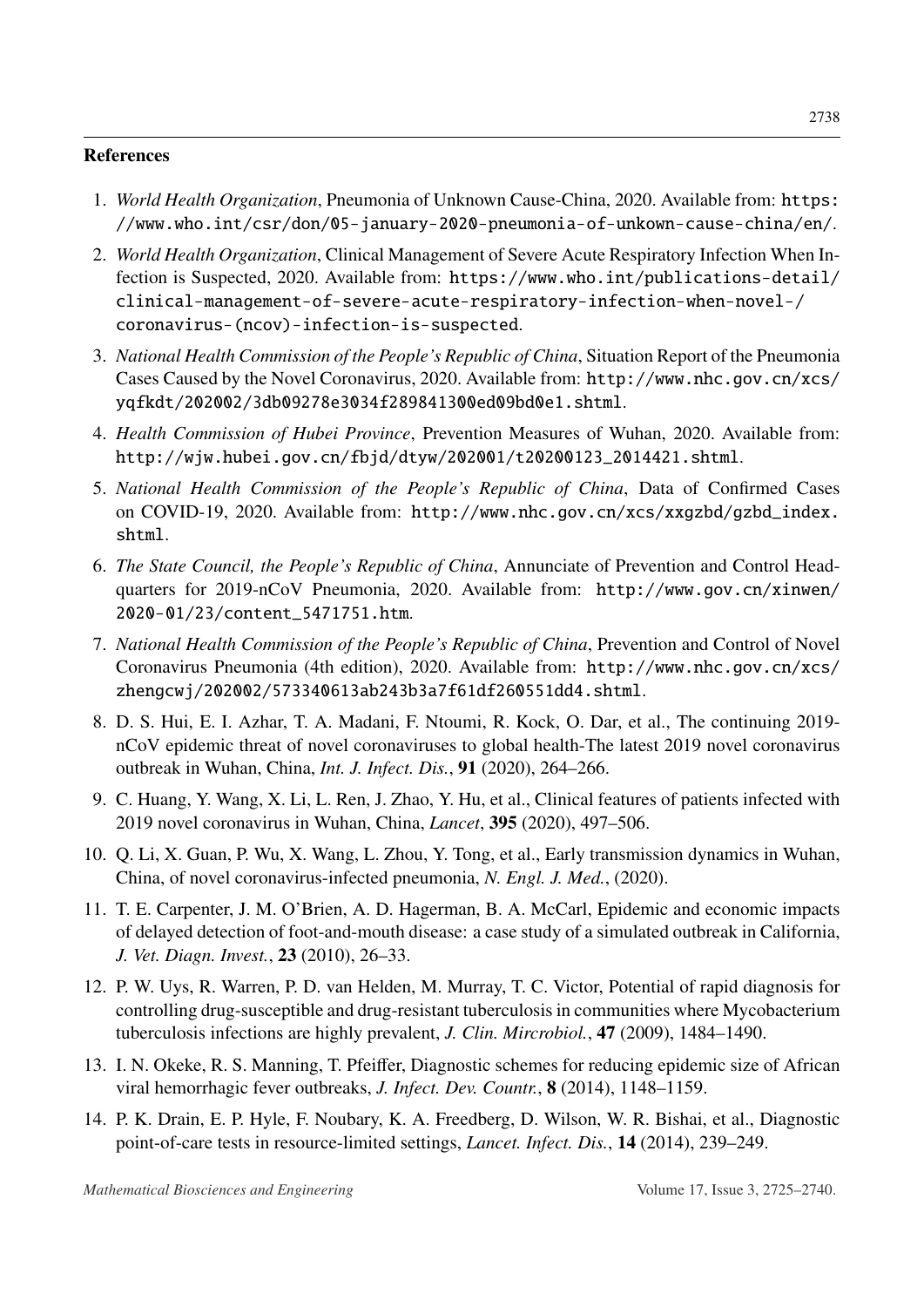- 15. D. Chowell, C. Castillo-Chavez, S. Krishna, X. Qiu, K. S. Anderson, Modelling the effect of early detection of Ebola, *Lancet. Infect. Dis.*, 15 (2015), 148–149.
- <span id="page-14-0"></span>16. P. Nouvellet, T. Garske, H. L. Mills, G. Nedjati-Gilani, W. Hinsley, I. M. Blake, et al., The role of rapid diagnostics in managing Ebola epidemics, *Nature*, 528 (2015), S109.
- <span id="page-14-1"></span>17. B. Tang, X. Wang, Q. Li, N. L. Bragazzi, S. Tang, Y. Xiao, et al., Estimation of the transmission risk of the 2019-nCoV and its implication for public health interventions, *J. Clin. Med.*, 9 (2020), 462.
- <span id="page-14-4"></span>18. N. Imai, I. Dorigatti, A. Cori, S. Riley, N. M. Ferguson, Estimating the potential total number of novel Coronavirus (2019-nCoV) cases in Wuhan City, China, *Imperial College London*, 2020. Available from: [https://www.imperial.ac.uk/](https://www.imperial.ac.uk/mrc-global-infectious-disease-analysis/news--wuhan-coronavirus/) [mrc-global-infectious-disease-analysis/news--wuhan-coronavirus/](https://www.imperial.ac.uk/mrc-global-infectious-disease-analysis/news--wuhan-coronavirus/).
- <span id="page-14-2"></span>19. B. Tang, F. Xia, S. Tang, N. L. Bragazzi, Q. Li, X. Sun, et al., The evolution of quarantined and suspected cases determines the final trend of the 2019-nCoV epidemics based on multi-source data analyses, 2020. Available from: <https://ssrn.com/abstract=3537099>.
- 20. J. T. Wu, K. Leung, G. M. Leung, Nowcasting and forecasting the potential domestic and international spread of the 2019-nCoV outbreak originating in Wuhan, China: a modelling study, *Lancet*, 395 (2020), 689–697.
- <span id="page-14-3"></span>21. J. M. Read, J. R. Bridgen, D. A. Cummings, C. P. Jewell, Novel coronavirus 2019-nCoV: early estimation of epidemiological parameters and epidemic predictions, *medRxiv*, 2020.
- <span id="page-14-5"></span>22. Y. Bai, X. Nie, C. Wen, Epidemic prediction of 2019-nCoV in Hubei Province and comparison with SARS in Guangdong Province. *Available at SSRN 3531427* (2020).
- <span id="page-14-6"></span>23. S. W. Park, B. M. D. Bolker, D. J. D. Champredon, M. Earn, J. Li, S. Weitz, et al., Reconciling early-outbreak estimates of the basic reproductive number and its uncertainty: framework and applications to the novel coronavirus (2019-nCoV) outbreak, *medRxiv*, 2020.
- <span id="page-14-7"></span>24. S. Zhao, S. S. Musa, Q. Lin, J. Ran, G. Yang, W. Wang, et al., Estimating the unreported number of novel coronavirus (2019-nCoV) cases in China in the first half of January 2020: a data-driven modelling analysis of the early outbreak, *J. Clin. Med.*, 9 (2020), 388.
- <span id="page-14-8"></span>25. I. I. Bogoch, A. Watts, A. Thomas-Bachli, C. Huber, M. U. G. Kraemer, K. Kha, Pneumonia of unknown etiology in Wuhan, China: potential for international spread via commercial air travel, *J. Travel Med.*, 2020.
- <span id="page-14-9"></span>26. S. Lai, I. Bogoch, N. Ruktanonchai, A. Watts, Y. Li, J. Yu, et al., Assessing spread risk of Wuhan novel coronavirus within and beyond China, January-April 2020: a travel network-based modelling study, *medRxiv*, 2020.
- <span id="page-14-10"></span>27. H. Tian, Y. Liu, Y. Li, M. U. G. Kraemer, B. Chen, C. H. Wu, et al., Early evaluation of the Wuhan City travel restrictions in response to the 2019 novel coronavirus outbreak, *medRxiv*, 2020.
- <span id="page-14-11"></span>28. S. Ai, G. Zhu, F. Tian, H. Li, Y. Gao, Y. Wu, et al., Population movement, city closure and spatial transmission of the 2019-nCoV infection in China, *medRxiv*, 2020.
- <span id="page-14-12"></span>29. T. Liu, J. X. Hu, M. Kang, L. Lin, H. Zhong, J. Xiao, et al., Transmission dynamics of 2019 novel coronavirus (2019-nCoV), *bioRxiv*, 2020.